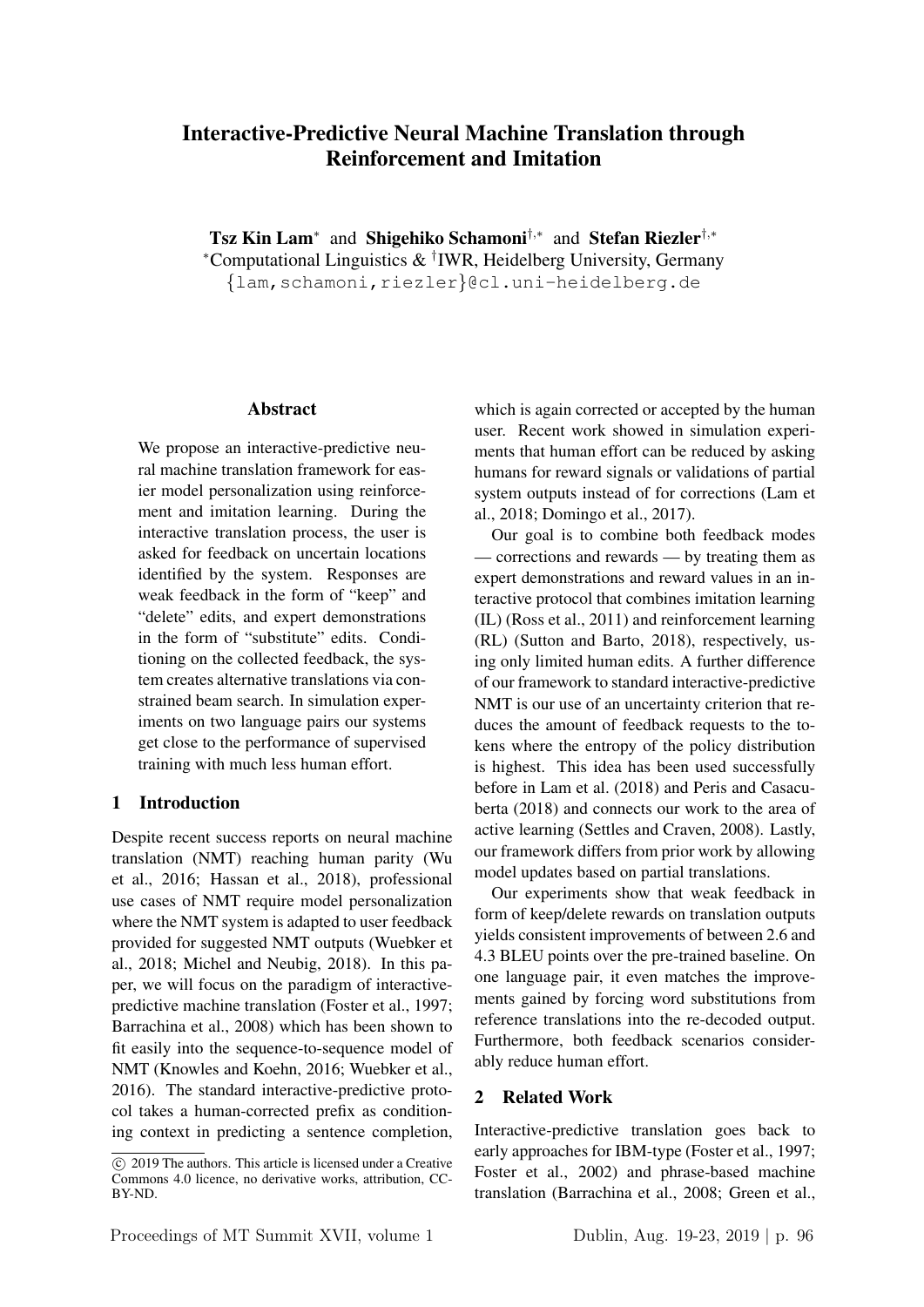2014). Knowles and Koehn (2016) and Wuebker et al. (2016) presented neural interactive translation prediction — a translation scenario where translators interact with an NMT system by accepting or correcting subsequent target tokens suggested by the NMT system in an auto-complete style. However, in their work the system parameters are not updated based on the prefix. This idea is implemented in Turchi et al. (2017), Michel and Neubig (2018), Wuebker et al. (2018), Karimova et al. (2018), or Peris et al. (2017). In contrast to our work, these approaches use complete post-edited sentences to update their system, while we update our model based on partial translations. Furthermore, our approach employs techniques to reduce the number of interactions.

Our work is also closely related to approaches for interactive pre-post-editing (Marie and Max, 2015; Domingo et al., 2017). The core idea is to ask the translator to mark good segments and use these for a more informed re-decoding, while we integrate constraints derived from diverse human feedback to interactively improve decoding. Additionally, we try to reduce human effort by minimizing the number of feedback requests and by frequent model updates.

Several recent approaches to reinforcement learning from human feedback implement the idea of reinforcing/penalizing a targeted set of actions. Kreutzer et al. (2018) presented an approach were ratings from human users on full translations are used successfully for NMT domain adaptation. Simulations of NMT systems interacting with human feedback have been presented firstly by Kreutzer et al. (2017), Nguyen et al. (2017), or Bahdanau et al. (2017), who apply different policy gradient algorithms, William's REINFORCE (Williams, 1992) or advantage-actor-critic methods (Mnih et al., 2016), respectively. In this paper, we use REINFORCE update strategies for simulated bandit feedback on the sub-sentence level.

Gonzalez-Rubio et al. (2011; 2012) apply active ´ learning for interactive machine translation, where a user interactively finishes translations of a statistical MT system. Their active learning component decides which sentences to sample for translation and receive supervision for, and the MT system is updated on-line (Ortiz-Martínez et al., 2010). In our algorithm, the active learning component decides which prefixes to receive feedback for based on the entropy of the policy distribution.

## 3 Learning Interactive-Predictive NMT from Rewards and Demonstrations

As shown in Cheng et al. (2018), IL and RL can be viewed as a single algorithm that only differs in the choice of the oracle, based on objective functions that are defined as the expected value function with respect to the current model's policy  $\pi_n$ in case of RL, and as the expected value function with respect to an expert policy  $\pi^*$  in case of IL. Applied to NMT, both IL and RL are based on a Markov Decision Process where a deterministic sequence of states consisting of the source input and the history of the model's predictions (possibly incorporating expert's demonstrations) serves as conditioning context to predict the respective word, or "action" (Bahdanau et al., 2017).

We instantiate rewards and demonstrations to the feedback types in interactive-predictive translation as follows: In the first case, uncertain words predicted by the system receive a positive or negative reward based on "keep" or "delete" feedback respectively. In the second case, uncertain words can additionally be corrected based on an expert policy in the form of "substitute" feedback associated with a positive reward. This feedback is integrated in context of the model's own predictions by adding rules to constrained beam search decoding (Hokamp and Liu, 2017; Post and Vilar, 2018).<sup>1</sup>

## 3.1 Learning Objective

We formalize the objective of interactivepredictive NMT as maximizing the value function V of a parametrized policy  $\pi_{\theta}$ , i.e., we seek to maximize the expected (future) reward obtainable from interactions of the NMT system with a human translator who, by editing translations, implicitly assigns rewards  $R(\hat{y})$  to system predictions  $\hat{y}$  given source sentences x:

$$
\max_{\theta} V_{\pi_{\theta}}(\hat{\mathbf{y}}; \mathbf{x}) = \max_{\theta} \mathbb{E}_{\hat{\mathbf{y}} \sim \pi_{\theta}(\cdot | \mathbf{x})}[R(\hat{\mathbf{y}})] \quad (1)
$$

<sup>&</sup>lt;sup>1</sup>We observe that the distinction between weak feedback and expert feedback is difficult to make in the "keep" feedback case: on the one hand, this type of feedback refers to an action generated by the system, and on the other hand, it can be seen as a form of expert demonstration. From this perspective, our first system is closer to RL while our second system is closer to IL. For brevity, we will refer to our models as "RL model" and "IL model", respectively.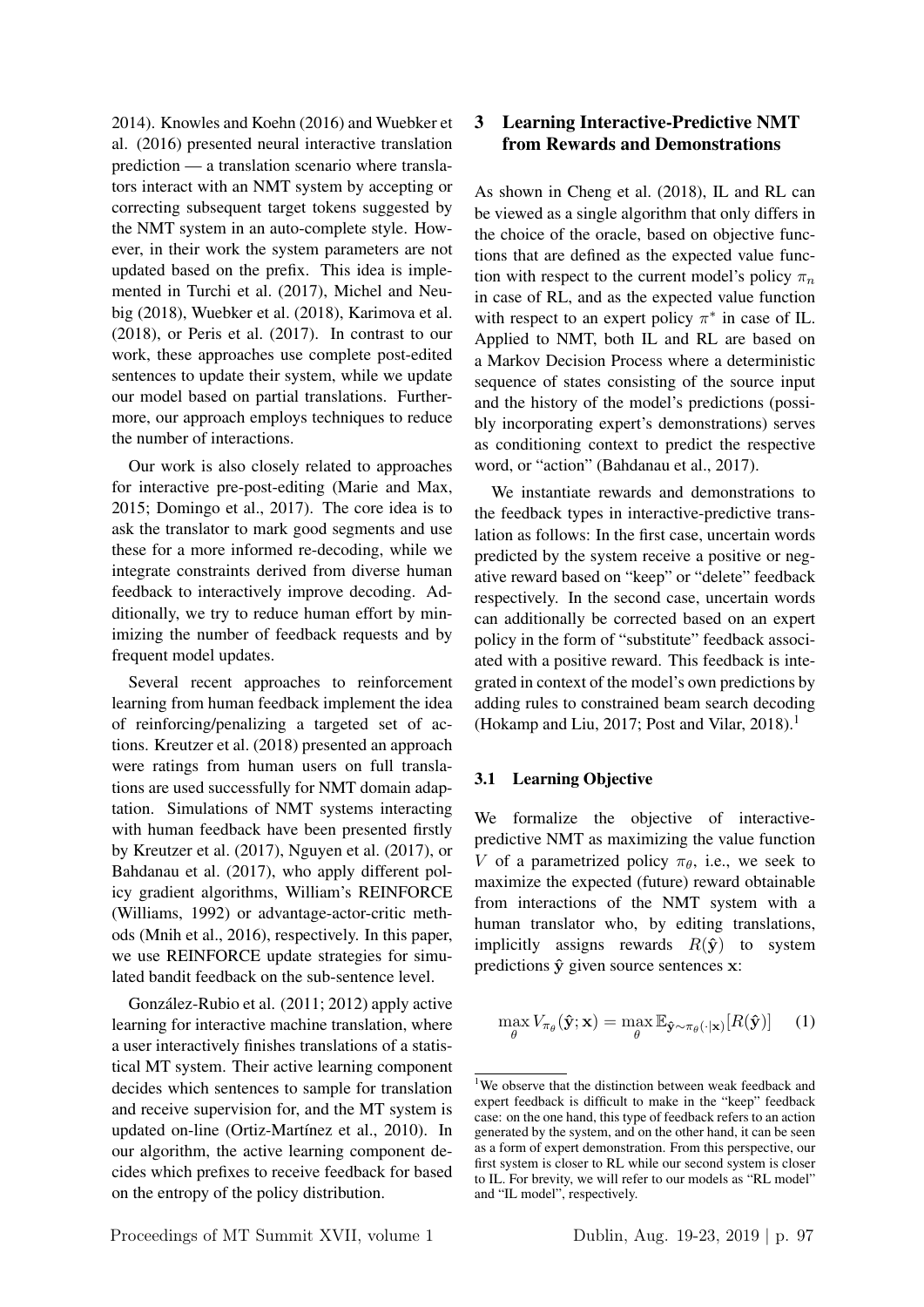

Figure 1: A graphical illustration of the interactive-predictive workflow of our system. Dotted arrows indicate interactions between human and system; solid arrows indicate procedures within the system

Following the policy gradient theorem (Sutton et al., 2000; Bahdanau et al., 2017), its derivative is

$$
\nabla_{\theta} V_{\pi_{\theta}} = \mathbb{E}_{\hat{\mathbf{y}} \sim \pi_{\theta}(\cdot | \mathbf{x})} \sum_{t=1}^{T} \sum_{y \in \mathcal{V}} \nabla_{\theta} \pi_{\theta}(y | \mathbf{x}, \hat{\mathbf{y}}_{< \mathbf{t}}) R(y)
$$
\n(2)

where  $V$  is a vocabulary of target words. In our application, we ask for feedback on a single trajectory at each round of interactions. Similar to Williams (1992), we consider a 1-sample estimate to reduce the inner sum of actions at each time step to the single action  $\hat{y}_t$  presented to the user.

Depending on the type of feedback, the instantaneous reward  $R(\hat{y}_t)$  for a system translation  $\hat{y}_t$  is set to the following values:

$$
R(\hat{y}_t) = \begin{cases} 0.5 & \text{if SUBSTITUTE/KEEP,} \\ -0.1 & \text{if DELETE.} \end{cases} \tag{3}
$$

In addition, we found that flooring rewards for tokens that do not receive explicit feedback to a small number $<sup>2</sup>$  stabilizes the training and improves</sup> performance on the dev set.

#### 4 Algorithms

In this section, we present the details of our interactive-predictive workflow and describe the system components of our implementation to reduce human effort while maintaining high quality model adaptation. In contrast to existing approaches where full sentences are corrected in each

round, our system stops decoding when the generated segment meets several (un)certainty criteria. Our system then identifies uncertain words within the generated segment and asks the user to edit these words. The idea is to direct the user to possible translation errors in the segment, and to collect feedback on these highly informative locations, effectively implementing an active learning strategy. The collected feedback is used twice: first, it is used to perform an on-line update of the system's parameters, and secondly, it is integrated as rules into constrained beam search. The full translation is reached after several interactive rounds when the translator finally accepts the translation. Figure 1 gives a graphical illustration of the workflow.

#### 4.1 Measuring uncertainty

We define a measure of uncertainty based on the entropy at a time step t given a set of actions  $V$ (i.e., the target vocabulary) where

$$
H_t = -\sum_{y \in \mathcal{V}} \pi_{\theta}(y|\mathbf{x}, \hat{\mathbf{y}}_{< \mathbf{t}}) \log \pi_{\theta}(y|\mathbf{x}, \hat{\mathbf{y}}_{< \mathbf{t}}).
$$

The idea is that learning from edits on high entropy time steps is more helpful than learning from edits on low entropy time steps, because updating parameters based on uncertain regions better stabilizes the model over time. Furthermore, entropy is computationally simple and far less expensive than external reward estimators such as a quality estimation system, a critic, or a discriminator.

A single token at time step  $t$  is considered uncertain if the entropy exceeds a defined threshold  $\epsilon$ , i.e.,  $H_t > \epsilon$ . We use this criterion to identify informative locations of a partial translation on which the user is asked for feedback.

In case of partial translations, a sequence of length  $t$  is considered uncertain if the token at time  $t$  is uncertain as defined above, and there is an abrupt change in entropy at t, formally  $\frac{H_t - H_{t-1}}{H_{t-1}} >$ δ. Both criteria are applied to determine the length of a partial translation shown to the user.

#### 4.2 Interactive-predictive workflow

Algorithm 1 describes the workflow in our interactive-predictive machine translation scenario. In the first round, the system starts with initial model parameters  $\theta_0$ , and an empty set of feedback rules  $\xi$ , and calls BEAM-SEARCH to first generate an unconstrained partial translation of length t by evaluating the uncertainty criteria in function

 $2$ We apply Gaussian noise with mean 0.1 and standard deviation of 0.05.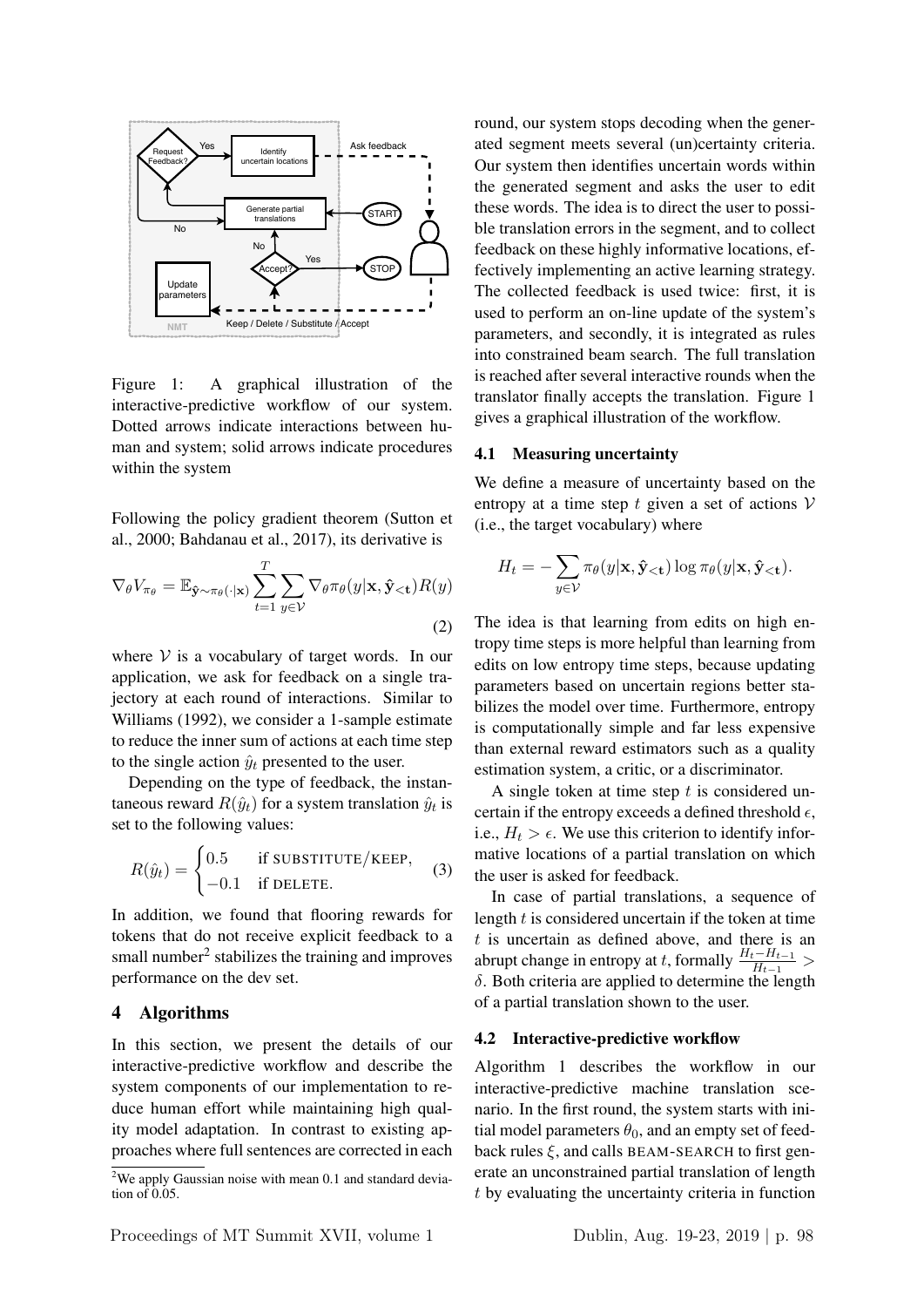Algorithm 1: Interactive-predictive workflow for a single sentence using constrained beam search. *Input*: model parameters  $\theta$ , source sentence x, beam size k, learning rate α. *Output:* updated  $\theta^*$ .

```
1 t_{prefix} \leftarrow 1, n \leftarrow 12 \theta_0 \leftarrow \theta, \xi \leftarrow \emptyset3 SET-NMT-SOURCE(X)4 repeat
 \begin{cases} \n\hat{\mathbf{y}}_{1:t} \leftarrow \texttt{BEARM-SEARCH}(k, t_{prefix}, T_{max}, \xi) \\ \n\textbf{for } i \leftarrow 1 \textbf{ to } t \textbf{ do} \n\end{cases}6 for i \leftarrow 1 to t do<br>7 if UNCERTALL
               if UNCERTAIN-LOCATION (\hat{\mathbf{y}}_{1:t}, i) then
                  Collect feedback rules \xi_i8 Get rewards for \xi_i \in \{keep, delete, substitute\}according to Eq. 3
9 \theta_n \leftarrow \theta_{n-1} + \alpha \nabla_{\theta} V (Eq. 2)
          t_{prefix} \leftarrow |\hat{\mathbf{y}}_{1:t}|, n \leftarrow n+111 until \hat{\mathbf{y}}_{1:t} accepted
```
IS-UNCERTAIN. The algorithm then evaluates each token within the partial translation and asks for user feedback if the token is considered uncertain w.r.t. the function UNCERTAIN-LOCATION.

Feedback is captured in form of rules that correspond to edits on specific locations, e.g., KEEP token at position  $i$ , DELETE token at position  $i$ , or SUBSTITUTE token at position  $i$  with another token. After collecting the rewards for feedback rules  $\xi_i$  according to Equation 3, the model parameters are updated by taking a gradient step as defined in Equation 2.

The updated system then proceeds to the next round by calling BEAM-SEARCH again, this time with a set of feedback rules  $\xi$  to generate a constrained partial translation exceeding the previous length  $t_{prefix}$ . The uncertainty criterion of tokens is evaluated again and the user is asked for feedback on these tokens, extending the set of feedback rules  $\xi$ , which are used to update the system parameters and generate the next partial translation until the user is satisfied with the translation.

#### 4.3 Constrained beam search

A central component is a modified beam search algorithm that takes positional constraints into account (Algorithm 2). The user constraints force the system to generate alternative translations and can thus be interpreted as an exploration strategy. An efficient alternative exploration strategy is multinomial sampling. In our interactive-predictive scenario, however, it is crucial that translations on locations without explicit user feedback are preserved, and this cannot be modeled easily with

Algorithm 2: Constrained beam search for uncertain partial translation. *Input:* beam size k, prefix length  $p$ , maximum length  $N$ , feedback rules ξ. *Output:* partial translation.

|                 | <b>1 function</b> BEAM-SEARCH $(k, p, N, \xi)$               |  |  |  |  |  |
|-----------------|--------------------------------------------------------------|--|--|--|--|--|
| $\mathbf{2}$    | $beam \leftarrow$ DECODER-INIT $(k)$                         |  |  |  |  |  |
| 3               | for $t \leftarrow 1$ to N do                                 |  |  |  |  |  |
| $\overline{4}$  | $scores \leftarrow$ DECODER-STEP (beam)                      |  |  |  |  |  |
| 5               | beam $\leftarrow$ KBEST (scores, k, $\xi$ )                  |  |  |  |  |  |
|                 | <b>if</b> LENGTH $(beam[0]) > p$ and                         |  |  |  |  |  |
|                 | IS-UNCERTAIN ( $beam[0]$ ) then break                        |  |  |  |  |  |
|                 | <b>return</b> beam[0]                                        |  |  |  |  |  |
| $\bf8$          | function KBEST (scores, $k$ , $\xi$ )                        |  |  |  |  |  |
| 9               | $scores_c \leftarrow$ APPLY-CONSTRAINTS (scores, $\xi$ )     |  |  |  |  |  |
| 10              | $beam \leftarrow$ ARGMAX <sub>k</sub> (scores <sub>c</sub> ) |  |  |  |  |  |
| $\overline{11}$ | return beam                                                  |  |  |  |  |  |

multinomial sampling. Beam search on the other hand ensures stable translations due to its deterministic nature, and the idea of constrained beam search provides the tools to improve the translation interactively. As a side effect, higher quality translations can be obtained by increasing the beam size at the cost of computational power.

After initializing  $k$  beams, the algorithms generates a partial translation by calling DECODER-STEP to retrieve the next token and score all hypotheses. The constraints (provided in the form of feedback rules) are applied in the function KBEST by filtering out all hypotheses that do not satisfy the constraints before the  $ARGMAX_k$  operation selects the k highest scoring remaining hypotheses. The single best partial translation is shown to the user only if two conditions are met: (1) the length exceeds the length of the previous partial translation, and (2) the current partial translation is considered an uncertain sequence. In case one condition is not met, the system iteratively extends the partial translation up to a maximum hypothesis length.

## 5 Experiments

To demonstrate the effectiveness of our reinforcement and imitation strategies, we simulate the interactive-predictive workflow described in Section 4 in a domain adaptation setup. A human translator is simulated by comparing partial translations with corresponding gold translation to extend the set of feedback rules in every round. In the RL setting, the simulated human translator provides only weak feedback (KEEP and DELETE edits) on tokens generated by the system, while in the IL setting the simulated translator addition-

Proceedings of MT Summit XVII, volume 1 Dublin, Aug. 19-23, 2019 | p. 99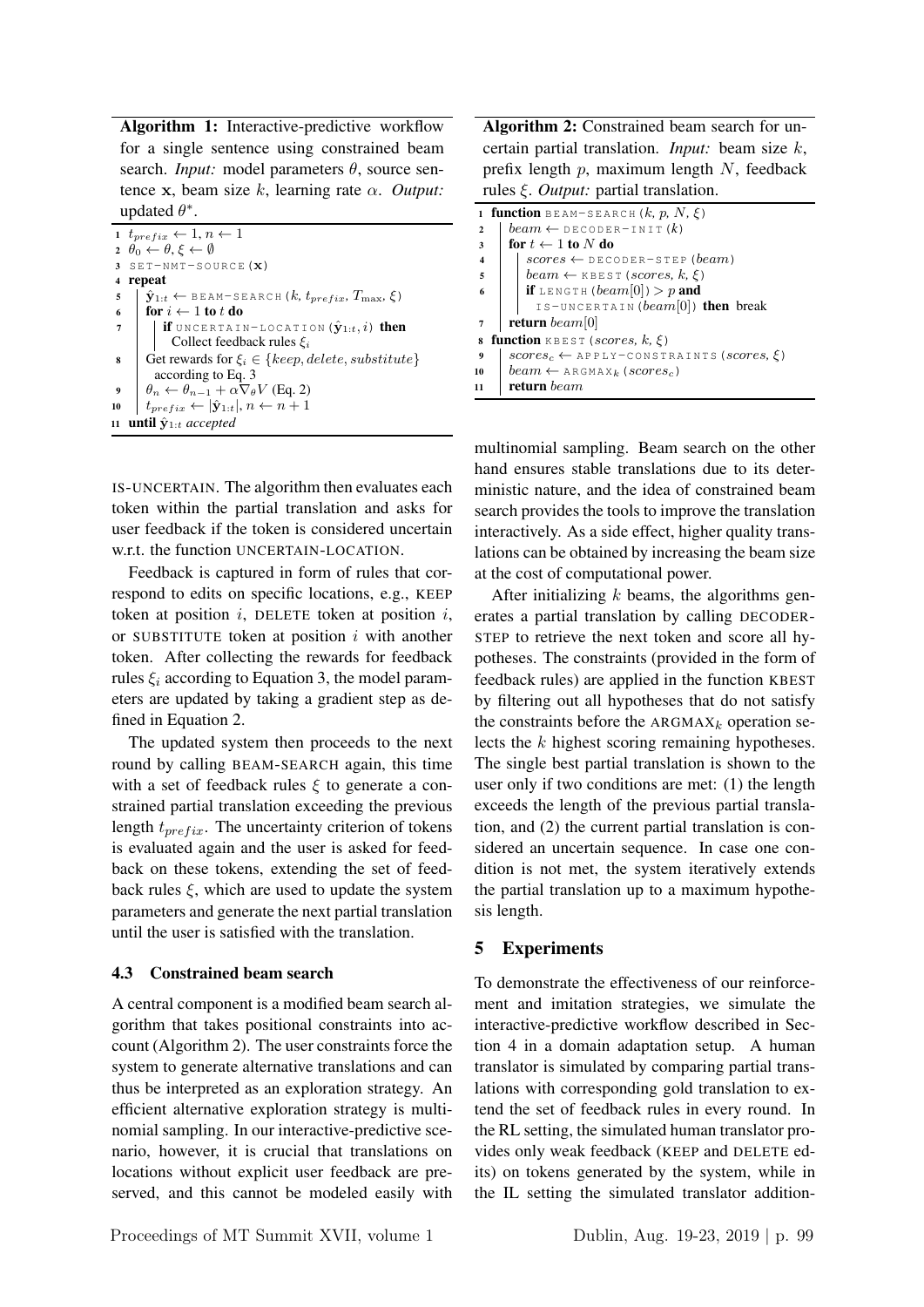|       | Data | Training     | train / dev / test $\varnothing$ en-length |      |
|-------|------|--------------|--------------------------------------------|------|
| fr-en | EP   | pre-training | $1.3M/2k/-$                                | 25.5 |
|       | NC.  | interactive  | 18.4k / 3k / 5k                            | 22.8 |
| de-en | EP   | pre-training | $1.7M / 2.7k$ / $-$                        | 24.0 |
|       | NC.  | interactive  | 18.9k / 1k / 2k                            | 22.6 |

Table 1: Data used in pre- and interactive training for French-English (fr-en) and German-English (de-en).

ally injects expert feedback (SUBSTITUTE edit) by demonstrating how the system should act at a specific time step. In our simulation experiments, we focus on the uncertain tokens of the partial translation. An exact match between the uncertain token and the reference generates a KEEP edit, while differing tokens generate either a DELETE or SUB-STITUTE edit depending on the type of system. Tokens exceeding the sentence length of the reference always receive a DELETE feedback. We refer to the first system as KEEP+DELETE, and the second system as +SUBSTITUTE. While the system parameters are updated online after every such simulated interaction, system evaluation is done by a standard offline translation of an unseen test set.

## 5.1 Dataset

For pre-training, we use the Europarl (EP) corpus version 5 for the French-English system, and version 7 for German-English. For interactive training, we use the News Commentary (NC) 2006 corpus. Both corpora are publicly available on the WMT13's homepage.<sup>3</sup> All experiments are conducted on two language pairs, i.e., German-English (de-en) and French-English (fr-en). Data sets were tokenized and lowercased using MOSES preprocessing scripts (Koehn et al., 2007). We applied compound splitting on the German source sentences using CDEC's tool (Dyer et al., 2010). Our data sets for interactive training differ from the original News Commentary data splits as follows: (1) we sample a subset of the original training set to reduce the number of parallel sentences to 18,432 for French-English and 18,927 for German-English, and (2) we increase both validation and test set for French-English to 3,001 and 5,014 parallel sentences by moving data from the original training set excluding sentences that were sampled for training. Note that a training set size of less than 19,000 parallel sentences is very small even

in a domain adaptation setup. Table 1 summarizes the statistics of our datasets.

#### 5.2 Model Architecture

We use a single uni-directional LSTM layer with global attention mechanism between encoder and decoder. The dimensionality of the LSTM hidden states and the word embeddings are 500. We build the vocabulary using the most frequent 50,000 words in each language.

The Adam optimizer (Kingma and Ba, 2014) is used in all training scenarios. In supervised training, we use a mini-batch size of 64 and an initial learning rate of 0.001. Starting from the  $5<sup>th</sup>$  epoch, the rate is reduced by half in each epoch if the validation perplexity increases. In interactive training, we train for a single epoch and apply a constant learning rate of  $10^{-5}$  with a mini-batch size of 1. In all experiments we set entropy parameters to  $\epsilon = 1$ ,  $\delta = 0.5$ , and use a beam size of 5 during training. For testing, we apply greedy decoding. PyTorch code of our models is publicly available.<sup>4</sup>

### 5.3 Results and Discussion

On both language pairs, the optimal pre-trained NMT models are obtained in the  $6<sup>th</sup>$  training epoch, forming the out-of-domain baseline. We also compare our RL/IL strategies with full postedits simulated by supervised training on the indomain News Commentary data, forming an indomain upper bound. We repeated each experiment three times and report mean and standard deviation for both Character-F<sup>5</sup> (ChrF) (Popović, 2015) and corpus BLEU (Papineni et al., 2002).

In the French-English experiments, both our imitation and reinforcement strategies show improvements of more than 3 points in BLEU and 1 point in ChrF over the out-of-domain baseline. Both strategies achieve lower BLEU score than training on full post-edits, in particular, 0.94 points lower in the KEEP+DELETE setting, and 0.58 points lower in +SUBSTITUTE setting. However, both strategies achieve higher ChrF scores, i.e., 0.76 points for KEEP+DELETE and 0.28 points for +SUBSTITUTE. See upper half of Table 2 for a summary.

In the German-English experiments, there is a bigger performance gap between the KEEP+DELETE and the full post-edits system, concretely, 0.64 points in ChrF score and

<sup>3</sup>https://www.statmt.org/wmt13/

<sup>4</sup>https://github.com/heidelkin/IPNMT\_RL\_IL <sup>5</sup>Using parameters  $ngram = 6$  and  $\beta = 2$ .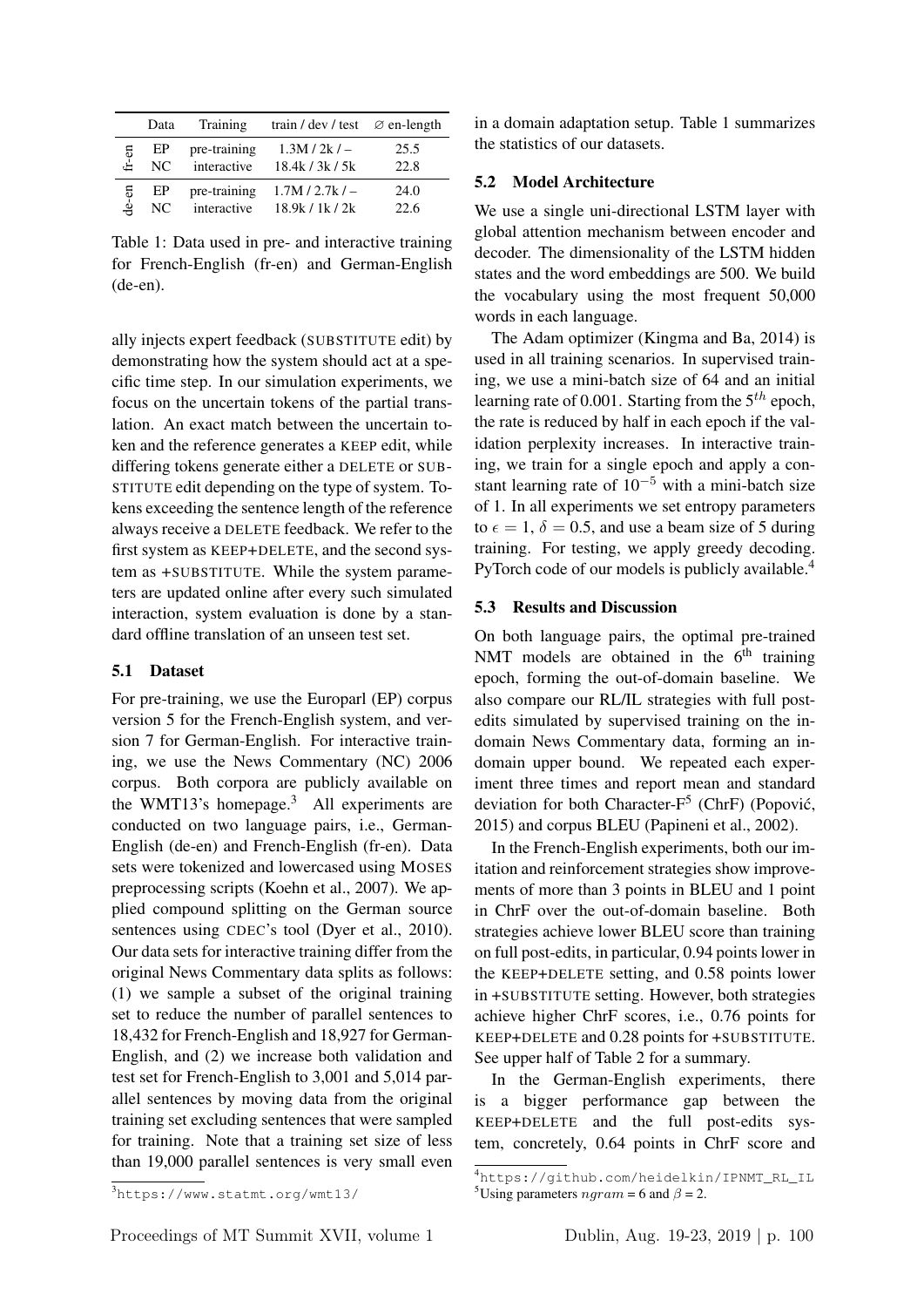| Pair         | System                        | ChrF $(\sigma)$ |         |                             |         |     | $\Delta$ ChrF BLEU ( $\sigma$ ) $\Delta$ BLEU $\varnothing$ rounds $\varnothing$ keep+delete / subst. |
|--------------|-------------------------------|-----------------|---------|-----------------------------|---------|-----|-------------------------------------------------------------------------------------------------------|
| ទ<br>ظ<br>تا | Pre-trained                   | 61.08           |         | 24.70                       |         |     |                                                                                                       |
|              | Full Post Edits $61.96(0.15)$ |                 | $+0.88$ | 29.10(0.09)                 | $+4.40$ |     |                                                                                                       |
|              | KEEP+DELETE $62.72(0.11)$     |                 | $+1.64$ | 28.16(0.14)                 | $+3.46$ | 3.2 | 13.7/                                                                                                 |
|              | $+$ SUBSTITUTE 62.24 (0.08)   |                 |         | $+1.16$ <b>28.52</b> (0.10) | $+3.82$ | 3.3 | 1.8/5.6                                                                                               |
| 5<br>ė       | Pre-trained                   | 59.34           |         | 22.66                       |         |     |                                                                                                       |
|              | Full Post Edits $60.24(0.25)$ |                 | $+0.9$  | 27.40(0.22)                 | $+4.74$ |     |                                                                                                       |
|              | KEEP+DELETE $59.57(0.19)$     |                 | $+0.23$ | 25.28(0.09)                 | $+2.62$ | 3.3 | $13.1/-$                                                                                              |
|              | $+$ SUBSTITUTE 60.73 (0.14)   |                 | $+1.39$ | 26.91(0.1)                  | $+4.25$ | 3.3 | 1.8/5.9                                                                                               |

Table 2: Character-F (ChrF), and BLEU test results on the French-English (fr-en) and German-English (de-en) translation tasks. Highest scores on RL and IL systems are printed in bold. The  $\Delta$  columns indicate the score differences to the pre-trained baseline system. All scores are averaged over three runs with standard deviation  $\sigma$  in parentheses.

2.12 points in BLEU lower than full post-edits. However, the improvement over the pre-trained model amounts to 2.62 BLEU points and 0.25 points in ChrF score. Our +SUBSTITUTE system is comparable in performance to the full post-edits system, yielding a result that is 0.49 lower in BLEU but 0.49 points higher in ChrF. See lower half of Table 2 for the summary.

We also report average numbers of feedback rounds and rules per sentence in Table 2. We optimized the maximum number of allowed feedback rules per round on the dev set and use 9 (fr-en) and 7 (de-en) for the KEEP+DELETE and 3 for the +SUBSTITUTE systems. Even for the simpler model based on only weak feedback, the number of user clicks is between 13.7 and 13.1, which is well below the average target sentence length of 22.8 and 22.6. By allowing expert SUBSTITUTE feedback that actively generates better tokens in the next round the number of rules is reduced to 7.4 and 7.7. Our experiments indicate that focusing on uncertain locations can reduce human translation effort substantially.

Effect of on-line learning. We also examine the effect of on-line learning on average cumulative entropy of the model's policy distribution over time. Figure 2 visualizes the change of entropy during interactive training. At the beginning, the system is in regions of high entropy but quickly learns from human edits and the curves become smooth and monotonic. After this initial phase, the overall better performing French-English task shows consistently lower entropy than the German-English task, indicat-



Figure 2: Average cumulative entropy of the model's policy distribution over time during simulated interactive learning. Plots are shown for the French-English (fr-en) and the German-English (de-en) task, and for the KEEP+DELETE and the +SUBSTITUTE system, respectively.

ing a connection between model's entropy and translation quality. However, the comparison between the KEEP+DELETE and the better performing +SUBSTITUTE systems shows the opposite trend and requires a different explanation. We conjecture that the +SUBSTITUTE system's expert demonstrations at uncertain locations help the system to find better translations, but such demonstrations also move the system to higher entropy regions, effectively implementing a useful exploration strategy. In contrast to this, the KEEP+DELETE system always stays in more certain regions by selecting another high probability token if the original token receives a DELETE feedback by the user.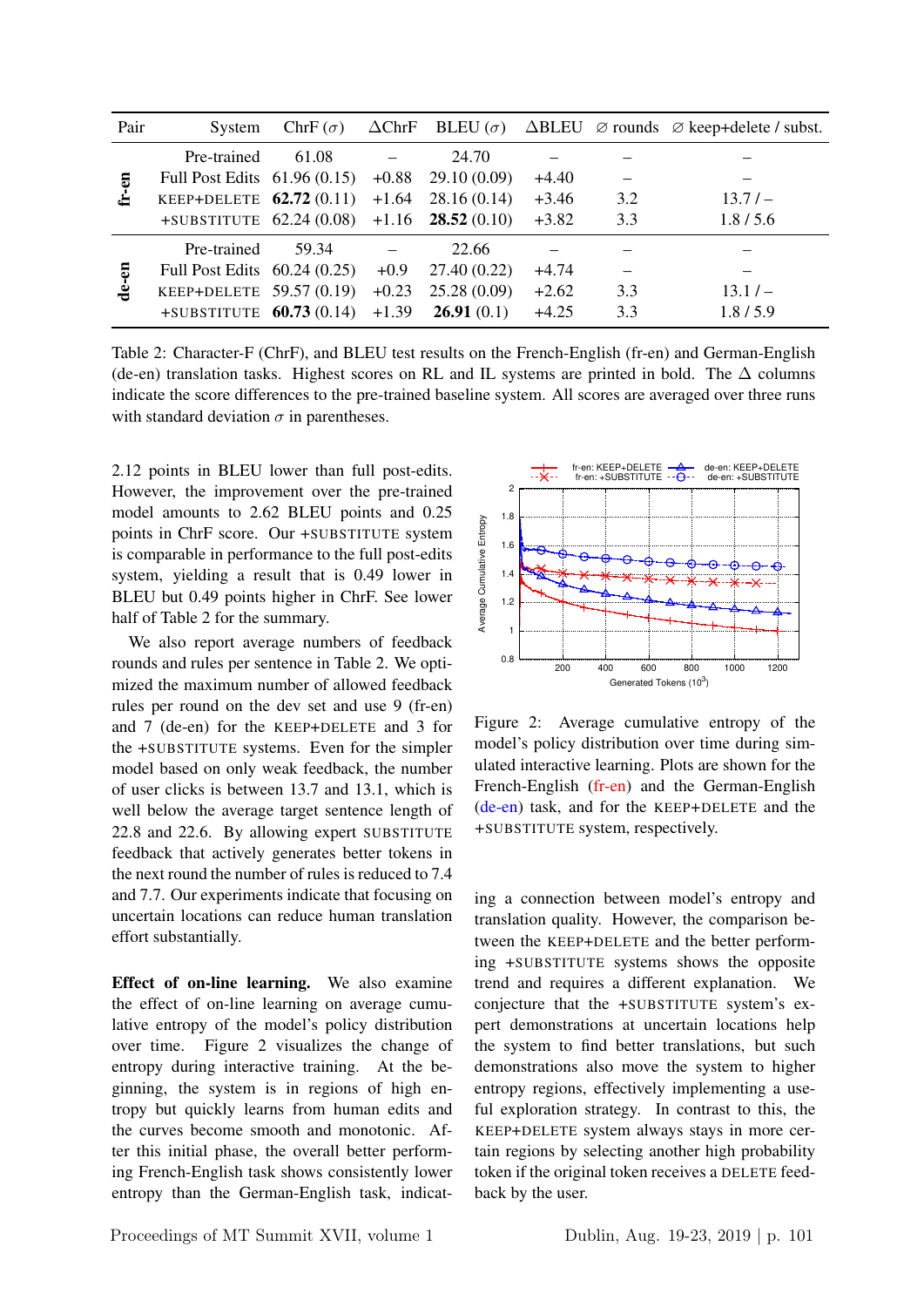Effect of beam size. The observations on model's entropy over time in the previous paragraph and the implementation details described in Section 4.3 show that our constrained beam search implements exploration in a user-controlled manner. We conjecture that beam size also influences the exploration and should have a different effect on different feedback strategies. We thus conduct additional experiments using beam sizes of 2, 5, 10 and 20 on all language pairs and the two systems. The results are summarized in Figure 3. In both KEEP+DELETE and +SUBSTITUTE systems, a beam size of 2 is sufficient to achieve substantial gains over the baselines in both language pairs. In case of the KEEP+DELETE system, increasing beam sizes only marginally influence the translation performance. In case of the +SUBSTITUTE system, there are considerable gains of almost 1 BLEU point and 1 Character-F point when increasing the beam size from 2 to 5. Here, the larger beam size enables the system to connect the expert demonstrations with better prefixes which helps the system to explore higher scoring trajectories. Increasing the beam size to 10 or 20 further improves performance but the gains are small.

Decoding Speed. The total runtime of each of our simulated interactive experiments is roughly 6 hours when simulated on a Nvidia P40, while training of the KEEP+DELETE system is slightly slower than of the +SUBSTITUTE system due to the higher number of feedback rules. Looking at the sentence level this means the total decoding time of our system for all partial translations of a single sentence is  $6 \times 1h/(18, 432 \times 3.3) = 0.361s$ for the French-English task, and even less for the German-English task. This estimate does not account for the time our system conducts validation tests or constructs simulated feedback, thus the actual average processing time is lower. Knowles and Koehn (2016) argue that beam search is usually too slow to be used for training in interactive live systems, however, recent hardware developments together with our strategy of partial decoding makes constrained beam search applicable even in training. As a side effect, corrections on early time steps reduce the problem of error propagation and thus improve both usability of the system and satisfaction of the translator.

Leveraging BPE or character-level NMT. Our current implementation of interactive-predictive



Figure 3: The two figures show the effect of different beam sizes on Character-F score (top) and BLEU score (bottom). We conduct experiments on French-English (fr-en) and German-English (deen) and both systems (KEEP+DELETE and +SUB-STITUTE). All scores are averaged over two runs.

NMT uses a word-based translation approach and presents word units to users for feedback. An adaptation of our algorithm to sub-word or character level NMT is possible and requires to redistribute the reward associated to the word level to sub-word units or characters, and to maintain their location information in the constrained beam search. We leave this extension to future work.

#### 5.4 Examples

Table 3 illustrates the translation workflow of our interactive-predictive protocol by listing four examples: the upper half shows example translations of the two systems for the German-English task, the lower half shows two examples of the systems for the French-English task.

The first example is taken from the KEEP+DELETE system, where our simulated user provides only KEEP and DELETE feedback on suggested locations. In interactive round 1 on the German-English task, the system stops after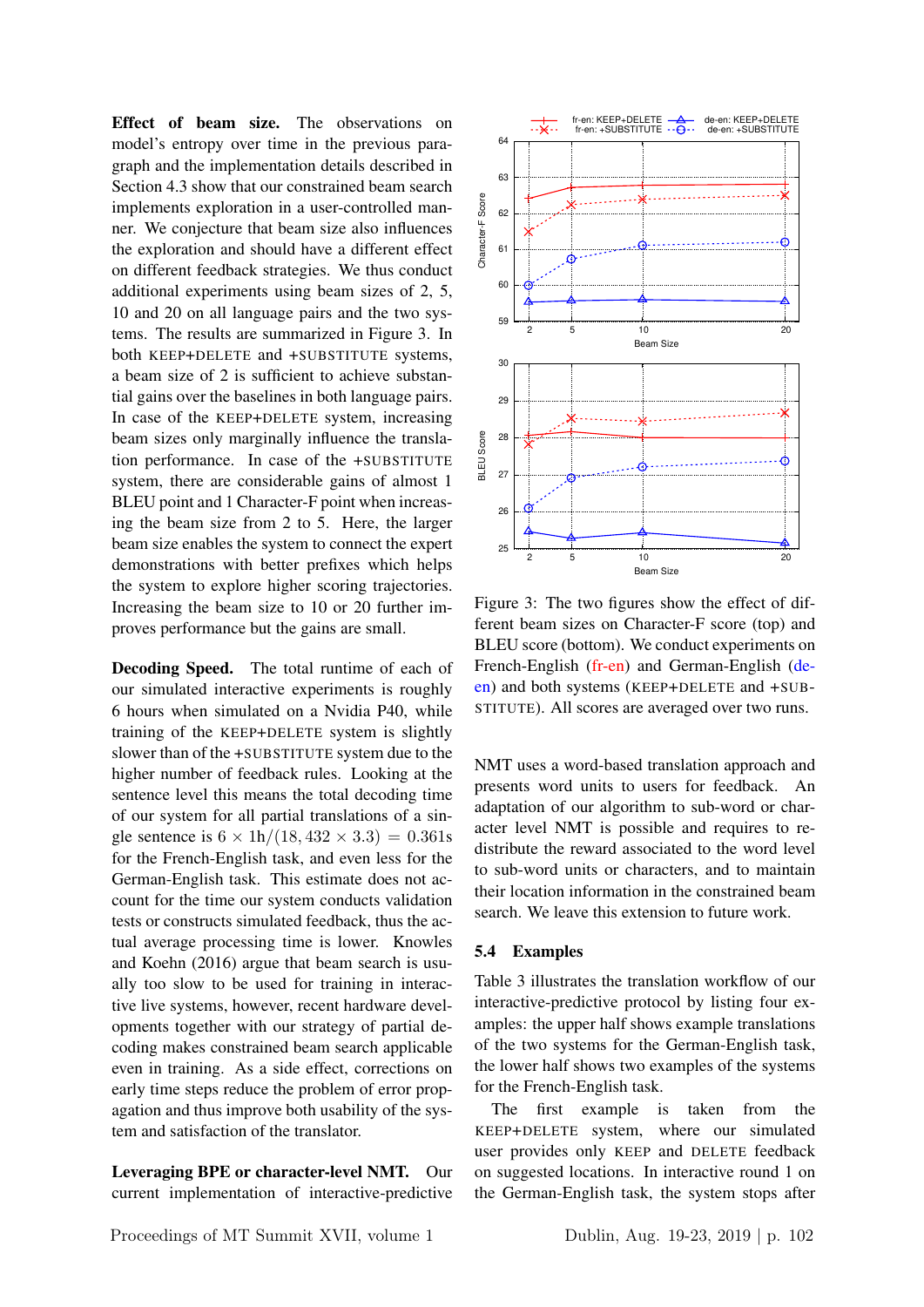|                | <b>Source</b><br>Reference | der kern des problems ist nicht die gesamt_menge des öls, sondern seine lage.<br>the heart of the problem is not the overall quantity of oil, but its location.                                                                            |
|----------------|----------------------------|--------------------------------------------------------------------------------------------------------------------------------------------------------------------------------------------------------------------------------------------|
| German-English | Round<br>$\mathbf{1}$      | Partial translation $\rightarrow$ FEEDBACK<br>the core <sub>2</sub>                                                                                                                                                                        |
|                | $\overline{2}$             | $\rightarrow$ DELETE(2)<br>the <i>heart</i> <sub>2</sub> of the problem is not the total <sub>9</sub><br>$\rightarrow$ KEEP(2), $\rightarrow$ DELETE(9)                                                                                    |
|                | 3                          | the <i>heart</i> of the problem is not the <i>overall</i> amount <sub>10</sub> of oil, but its <sub>15</sub><br>$\rightarrow$ DELETE(10), $\rightarrow$ KEEP(15)                                                                           |
|                | $\overline{4}$             | the <i>heart</i> of the problem is not the <i>overall</i> volume <sub>10</sub> of oil, but <i>its</i> situation <sub>16</sub> .<br>$\rightarrow$ DELETE(10, 16)                                                                            |
|                | 5                          | the <i>heart</i> of the problem is not the <i>overall supply</i> of oil, but its <i>position</i> .<br>$\rightarrow$ accepted.                                                                                                              |
|                | <b>Source</b><br>Reference | die süd_koreaner ihrerseits verlassen sich darauf, dass china mit der nuklearen krise in nord_korea fertig wird.<br>as for the south koreans, they are counting on china to deal with the north korean nuclear crisis.                     |
| German-English | Round<br>$\mathbf{1}$      | Partial translation $\rightarrow$ FEEDBACK<br>the <sub>1</sub> south koreans $\text{area}_4$                                                                                                                                               |
|                | $\overline{2}$             | $\rightarrow$ SUBSTITUTE(1:as, 4:south)<br>as for the <sub>3</sub> south koreans, chinaz<br>$\rightarrow$ KEEP(3:the), $\rightarrow$ SUBSTITUTE(7:they)                                                                                    |
|                | 3                          | as for the south koreans, they are relying on china to be <sub>13</sub><br>$\rightarrow$ SUBSTITUTE(9:counting, 13:deal)                                                                                                                   |
|                | $\overline{4}$             | as for the south koreans, they are counting on china to deal with the nuclear crisis in north korea.<br>$\rightarrow$ accepted.                                                                                                            |
|                | <b>Source</b><br>Reference | il est dur d'aimer ou de respecter un peuple et de haïr son état.<br>it is hard to love or respect a people and hate their state.                                                                                                          |
|                | Round<br>$\mathbf{1}$      | Partial translation $\rightarrow$ FEEDBACK<br>it is hard to love <sub>5</sub>                                                                                                                                                              |
|                | $\overline{2}$             | $\rightarrow$ KEEP(5)<br>it is hard to <i>love</i> or $to_7$                                                                                                                                                                               |
| French-English | 3                          | $\rightarrow$ DELETE(7)<br>it is hard to love or comply <sub>7</sub> with a people and to <sub>12</sub> hate <sub>13</sub> their <sub>14</sub>                                                                                             |
|                | $\overline{4}$             | $\rightarrow$ DELETE(7, 12, 13, 14)<br>it is hard to love or respect <sub>7</sub> a <sub>8</sub> people and hatred <sub>11</sub> .12<br>$\rightarrow$ KEEP(7, 8), $\rightarrow$ DELETE(11, 12).                                            |
|                | 5                          | it is hard to love or respect a people and to hate their state.<br>$\rightarrow$ accepted.                                                                                                                                                 |
|                | <b>Source</b><br>Reference | un gouvernement qui n'est pas en mesure d'équilibrer ses propres finances ne peut pas apporter une stabilité macroéconomique.<br>a government that cannot balance its own finances cannot be relied on to provide macroeconomic stability. |
| French-English | Round<br>1                 | Partial translation $\rightarrow$ FEEDBACK                                                                                                                                                                                                 |
|                |                            | a government that $is_4$<br>$\rightarrow$ SUBSTITUTE(4:cannot)                                                                                                                                                                             |
|                | 2                          | a government that <i>cannot</i> balance its own <sub>7</sub><br>$\rightarrow$ KEEP(7)                                                                                                                                                      |
|                | 3                          | a government that <i>cannot</i> balance its <i>own</i> finances cannot $\text{bring}_{10}$ about <sub>11</sub> macro-economic <sub>12</sub> stability.<br>$\rightarrow$ SUBSTITUTE(10:be,11:relied,12:on)                                  |
|                | $\overline{4}$             | a government that <i>cannot</i> balance its <i>own</i> finances cannot be relied on to bring about macro-economic stability.<br>$\rightarrow$ accepted.                                                                                    |

Table 3: Interaction protocol illustrating translation progress of the two learning systems on the German English task (upper half) and French-English (lower half). For each language pair, the first example illustrates interactions with the KEEP+DELETE system, while the second example shows interactions with the +SUBSTITUTE system. In each round, the user is asked for feedback on uncertain locations of the current partial translation. Tokens printed in blue with their position in subscript indicate uncertain locations. At the end of each round, the system is updated given the user's feedback (KEEP, DELETE, SUBSTITUTE). In the next round, it generates a constrained (partial) translation with respect to this feedback. Tokens generated based on feedback rules are printed in *italics*.

generating the uncertain partial translation "the core" and asks the user for feedback specifically on the term "core". The simulated user returns a DELETE feedback and the system is able to generate the more appropriate translation "heart of the problem" in round 2. In round 3, however, a weakness of the simulated feedback becomes apparent: our user gives a negative DELETE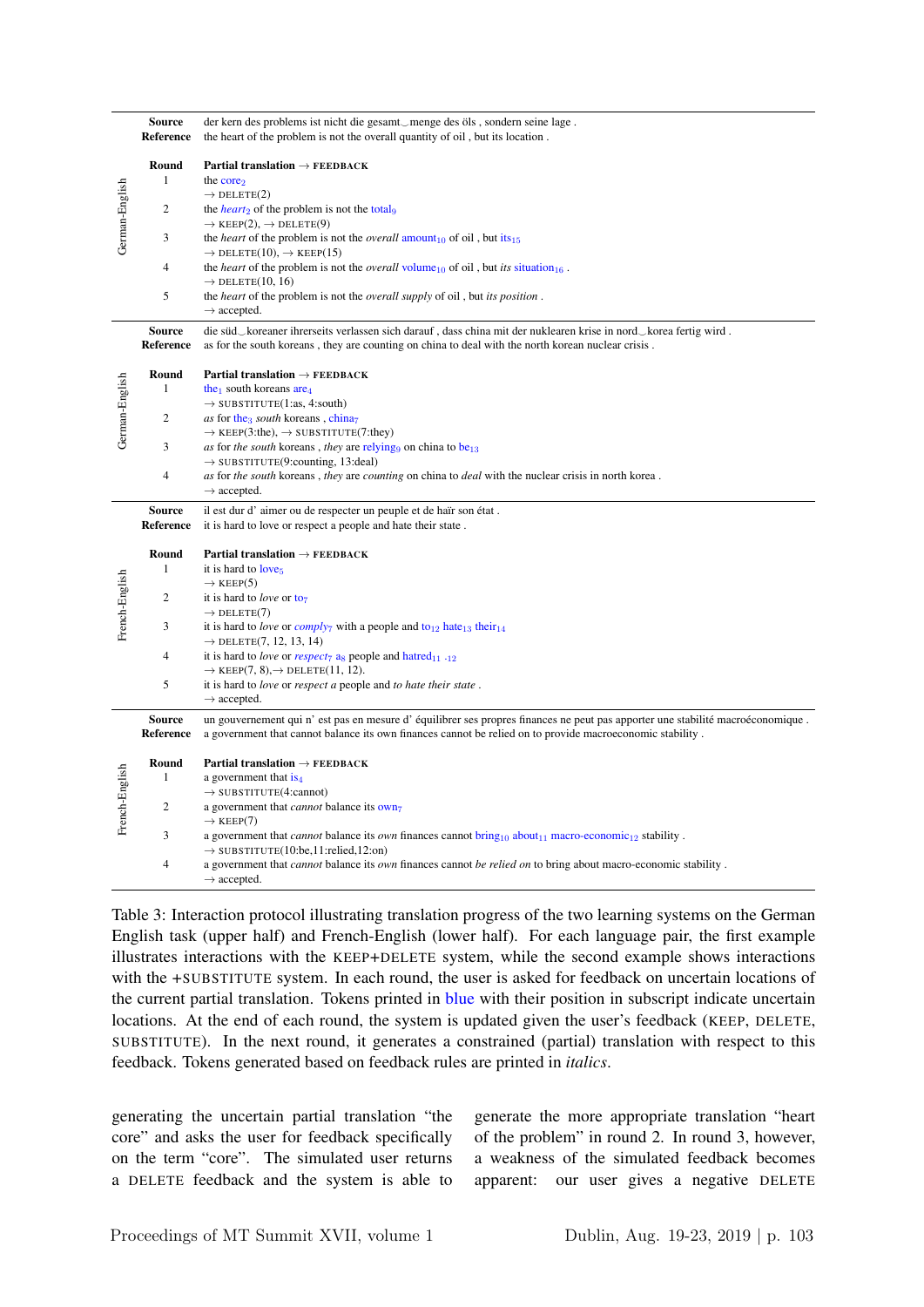feedback on the token "amount" because the token differs from the given reference word "quantity", even though it is an appropriate translation for the German word "Menge" in this context. The system then generates "volume" in round 4 and "supply" in the final round 5, although both translations are worse than the initially proposed translation "amount". One explanation for this behavior is the way on-line updates are applied to the NMT system: while the constrained beam search implements feedback rules on token level, the on-line updates of the NMT system take place on the word embedding level. An update based on negative feedback actually forces the NMT system to avoid semantically similar words. In the above example, the negative feedback for "amount" downgrades the optimal translation "quantity" because of the semantic similarity of both words, and instead upgrades the more diverse translations "volume" and "supply". In our example, this strategy has an immediate negative impact on translation quality, but it also illustrates the positive exploration effect which is helpful in the long run.

The second example is taken from the +SUBSTI-TUTE system, where the simulated user additionally provides "substitute" feedback. In interactive round 1, the system generates the uncertain partial translation "the south koreans are" and identifies "the" and "are" as uncertain tokens. The user suggests to change "the" to "as", and "are" to "south" by providing SUBSTITUTE feedback. Again, a limitation of our simulation becomes apparent: our simulated substitutions are based on reference translations, but a real translator would not change the given partial translation to "as south korean south". Still, based on the two feedback rules and the on-line update, the NMT system is able to follow a better trajectory in round 2. We observe that SUBSTITUTE feedback is a very strong signal that supports the system to quickly get close to the translation our simulated user has in mind (which is the reference in our simulation).

The French-English task examples illustrate a noteworthy property of our algorithm: In round 3 of the KEEP+DELETE system, the simulated user provides DELETE feedback on the tokens "to hate their" only because they occur at different positions compared to the reference. However, the system is able to recover and re-generate the tokens at the correct position in round 5. A similar behavior can be observed for the +SUBSTITUTE system in round 3, where the phrase "bring about macroeconomic" is first substituted and then generated again in the final round 4.

## 6 Conclusion

In this work, we integrate interactive-predictive NMT with imitation learning and reinforcement learning. Our goal is to merge the human edit process with effort reduction and model learning into a single framework for easier model personalization. Our results indicate that on-line learning from edits on uncertain locations of partial translations can achieve performance comparable to using supervised learning on in-domain data but with substantially less human effort. In the future, we would like to investigate the limitations of entropybased uncertainty measures, work on the efficiency of the training speed, and conduct field studies with human users.

## Acknowledgments.

We would like to thank the anonymous reviewers for their feedback. The research reported in this paper was supported in part by the German research foundation (DFG) under grant RI-2221/4-1.

## References

- Bahdanau, Dzmitry, Philemon Brakel, Kelvin Xu, Anirudh Goyal, Ryan Lowe, Joelle Pineau, Aaron Courville, and Yoshua Bengio. 2017. An actor-critic algorithm for sequence prediction. In *Proceedings of the 5th International Conference on Learning Representations (ICLR)*, Toulon, France.
- Barrachina, Sergio, Oliver Bender, Francisco Casacuberta, Jorge Civera, Elsa Cubel, Shahram Khadivi, Antonio Lagarda, Hermann Ney, Jesús Tomás, Enrique Vidal, and Juan-Miguel Vilar. 2008. Statistical approaches to computer-assisted translation. *Computational Linguistics*, 35(1):3–28.
- Cheng, Ching-An, Xinyan Yan, Nolan Wagener, and Byron Boots. 2018. Fast policy learning through imitation and reinforcement. In *Uncertainty in Artificial Intelligence (UAI)*, Monterey, CA, USA.
- Domingo, Miguel, Alvaro Peris, and Francisco ´ Casacuberta. 2017. Segment-based interactivepredictive machine translation. *Machine Translation*, 31(4):163–185.
- Dyer, Chris, Jonathan Weese, Hendra Setiawan, Adam Lopez, Ferhan Ture, Vladimir Eidelman, Juri Ganitkevitch, Phil Blunsom, and Philip Resnik. 2010. cdec: A decoder, alignment, and learning framework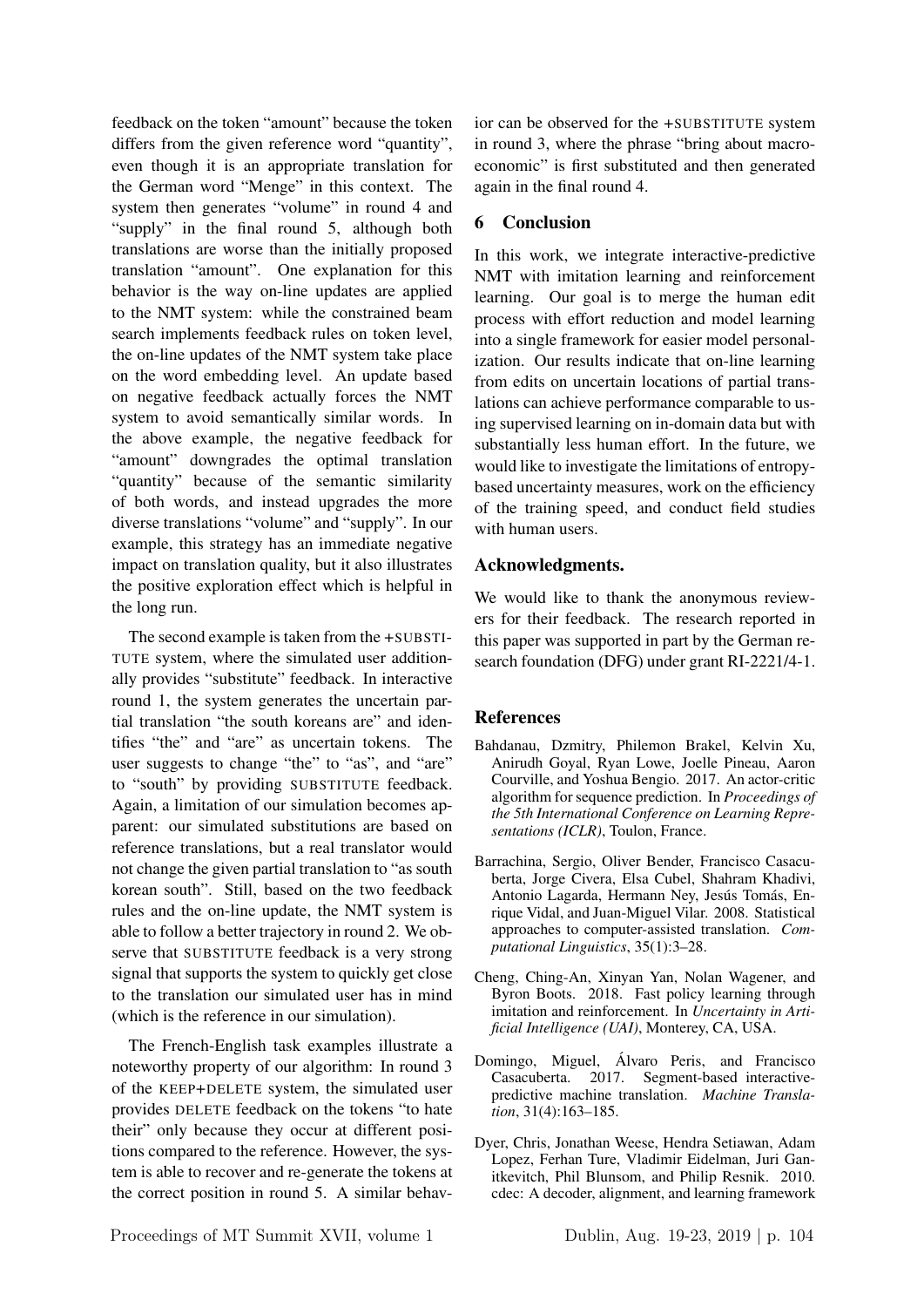for finite-state and context-free translation models. In *Proceedings of the ACL 2010 System Demonstrations (ACL Demo)*, Uppsala, Sweden.

- Foster, George, Pierre Isabelle, and Pierre Plamondon. 1997. Target-text mediated interactive machine translation. *Machine Translation*, 12(1-2):175–194.
- Foster, George, Philippe Langlais, and Guy Lapalme. 2002. User-friendly text prediction for translators. In *Proceedings of the Conference on Empirical Methods in Natural Language Processing (EMNLP)*, Philadelphia, PA.
- González-Rubio, Jesús, Daniel Ortiz-Martínez, and Francisco Casacuberta. 2011. An active learning scenario for interactive machine translation. In *Proceedings of the 13th International Conference on Multimodal Interfaces (ICMI)*, Barcelona, Spain.
- González-Rubio, Jesús, Daniel Ortiz-Martínez, and Francisco Casacuberta. 2012. Active learning for interactive machine translation. In *Proceedings of the 13th Conference of the European Chapter of the Association for Computational Linguistics (EACL)*, Avignon, France.
- Green, Spence, Sida I. Wang, Jason Chuang, Jeffrey Heer, Sebastian Schuster, and Christopher D. Manning. 2014. Human effort and machine learnability in computer aided translation. In *Proceedings of the 2014 Conference on Empirical Methods in Natural Language Processing (EMNLP)*, Doha, Qatar.
- Hassan, Hany, Anthony Aue, Chang Chen, Vishal Chowdhary, Jonathan Clark, Christian Federmann, Xuedong Huang, Marcin Junczys-Dowmunt, William Lewis, Mu Li, Shujie Liu, Tie-Yan Liu, Renqian Luo, Arul Menezes, Tao Qin, Frank Seide, Xu Tan, Fei Tian, Lijun Wu, Shuangzhi Wu, Yingce Xia, Dongdong Zhang, Zhirui Zhang, and Ming Zhou. 2018. Achieving human parity on automatic chinese to english news translation. *CoRR*, abs/1803.05567.
- Hokamp, Chris and Qun Liu. 2017. Lexically constrained decoding for sequence generation using grid beam search. In *ACL*, Vancouver, Canada.
- Karimova, Sariya, Patrick Simianer, and Stefan Riezler. 2018. A user-study on online adaptation of neural machine translation to human post-edits. *Machine Translation*, 32(4):309–324.
- Kingma, Diederik P and Jimmy Ba. 2014. Adam: A method for stochastic optimization. *CoRR*, abs/1412.6980.
- Knowles, Rebecca and Philipp Koehn. 2016. Neural interactive translation prediction. In *North American component of the International Association for Machine Translation (AMTA)*, Austin, TX, USA.
- Koehn, Philipp, Hieu Hoang, Alexandra Birch, Chris Callison-Burch, Marcello Federico, Nicola Bertoldi, Brooke Cowan, Wade Shen, Christine Moran,

Proceedings of MT Summit XVII, volume 1 Dublin, Aug. 19-23, 2019 | p. 105

Richard Zens, et al. 2007. Moses: Open source toolkit for statistical machine translation. In *Proceedings of the 45th Annual Meeting of the Association for Computational Linguistics Companion Volume Proceedings of the Demo and Poster Sessions (ACL Demo)*, Prague, Czech Republic.

- Kreutzer, Julia, Artem Sokolov, and Stefan Riezler. 2017. Bandit structured prediction for neural sequence-to-sequence learning. In *Proceedings of the 55th Annual Meeting of the Association for Computational Linguistics (ACL)*, Vancouver, Canada.
- Kreutzer, Julia, Joshua Uyheng, and Stefan Riezler. 2018. Reliability and learnability of human bandit feedback for sequence-to-sequence reinforcement learning. In *Proceedings of the 56th Annual Meeting of the Association for Computational Linguistics (ACL)*.
- Lam, Tsz Kin, Julia Kreutzer, and Stefan Riezler. 2018. A reinforcement learning approach to interactivepredictive neural machine translation. In *Proceedings of the 21st Annual Conference of the European Association for Machine Translation (EAMT)*, Alicante, Spain.
- Marie, Benjamin and Aurélien Max. 2015. Touchbased pre-post-editing of machine translation output. In *Proceedings of the Conference on Empirical Methods in Natural Language Processing (EMNLP)*, Lisbon, Portugal.
- Michel, Paul and Graham Neubig. 2018. Extreme adaptation for personalized neural machine translation. In *Proceedings of the 56th Annual Meeting of the Association for Computational Linguistics (ACL)*, Melbourne, Australia.
- Mnih, Volodymyr, Adrià Puigdomènech Badia, Mehdi Mirza, Alex Graves, Timothy P. Lillicrap, Tim Harley, David Silver, and Koray Kavukcuoglu. 2016. Asynchronous methods for deep reinforcement learning. In *Proceedings of the 33rd International Conference on Machine Learning (ICML)*, New York, NY.
- Nguyen, Khanh, Hal Daumé, and Jordan Boyd-Graber. 2017. Reinforcement learning for bandit neural machine translation with simulated feedback. In *Proceedings of the Conference on Empirical Methods in Natural Language Processing (EMNLP)*, Copenhagen, Denmark.
- Ortiz-Martínez, Daniel, Ismael García-Varea, and Francisco Casacuberta. 2010. Online learning for interactive statistical machine translation. In *Human Language Technologies: The 2010 Annual Conference of the North American Chapter of the Association for Computational Linguistics (NAACL-HLT)*, Los Angeles, CA.
- Papineni, Kishore, Salim Roukos, Todd Ward, and Wei-Jing Zhu. 2002. Bleu: a method for automatic evaluation of machine translation. In *Proceedings of the*